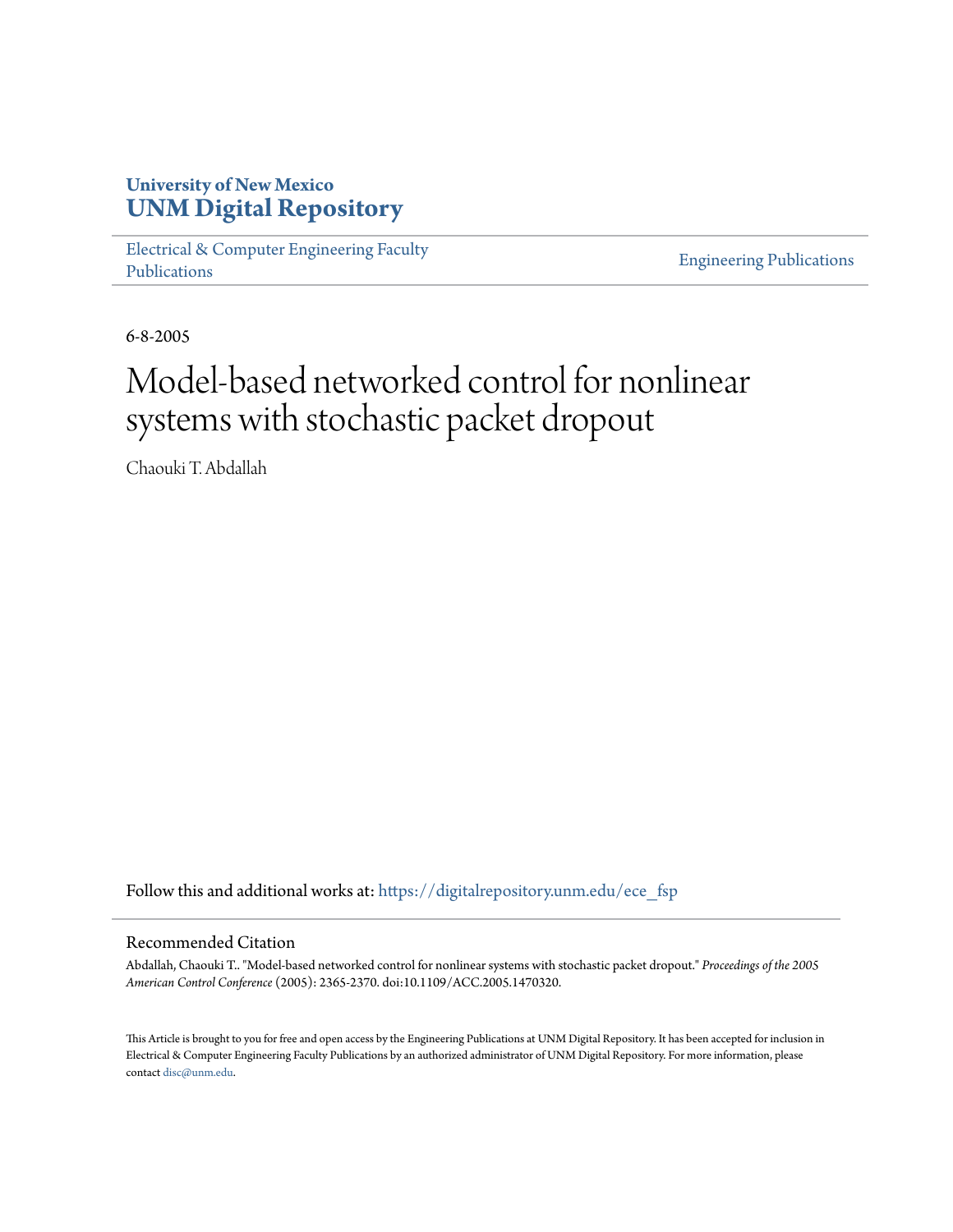# **Model-based Networked Control for Nonlinear Systems with Stochastic Packet Dropout**

S. Mastellone‡, C.T. Abdallah§, P. Dorato§

<sup>§</sup> ECE Department, MSC01 1100, 1 University of New Mexico, Albuquerque, NM 87131-0001, USA {chaouki,peter}@eece.unm.edu

‡Coordinated Science Laboratory, University of Illinois, 1308 W. Main St., Urbana, IL 61801, USA

smastel2@control.csl.uiuc.edu

*Abstract***— In this paper we analyze model-based networked control systems for a discrete-time nonlinear plant model, operating in the presence of stochastic dropout of state observations. The dropout is modelled as a Markov chain, and sufficient conditions for stability are provided using the stochastic version of Lyapunov's second method.**

# I. INTRODUCTION

In several recent works, the problem of networked control systems (NCS) has been posed and partially investigated [2], [6], [9], [13], to [15]. This new problem deals with the possibility of controlling a system remotely via a communication network and as such, instantaneous and perfect signals between controller and plant are not achievable.

In [11] a model for the networked control of linear time invariant systems was proposed. The network is modelled as a sampler placed between the plant and sensors on one side, and the controller on the other side of the network. Utilizing an approximate model of the process at the controller's side, the controller can maintain stability while receiving only periodic updates of the actual state of the plant. Whenever a new update is received, the model plant is initialized with the new information. This idea was utilized in [1], where the system evolved in discrete-time, and state updates were either received or dropped at each sample due to the effect of the network. The characterization of such a dropout is achieved through the use of Markov chain that takes on values of 0 or 1 depending on whether a sample was lost or received, respectively. Recently in [12], the initial model for a continuous-time plant and a network modelled with a fixed rate sampler was extended to bounded yet random variable sample times driven by a Markov chain.

In this paper, we present an extension of the discrete-time systems in [1] into a nonlinear setting, i.e. our plant and the model used for state estimation are both nonlinear. We model the packets dropping as a Markov chain, and obtain results that guarantee stability in a stochastic Lyapunov setting.

The paper is organized as follows: In Section II, we reformulate the model-based networked control problem in the nonlinear setting with stochastic packet dropouts. Section III treats the case where the current state of the Markov chain is dependent on the previous state, while section IV treats the independent state case. Finally in Section V some

examples are presented to illustrate the results, and some concluding remarks are given in SectionVI.

# II. PROBLEM FORMULATION

In [1] a discrete-time model-based control with observation dropouts is proposed for linear discrete-time systems. Our objective in this paper is to propose a similar framework in the case of nonlinear systems, and to study the stability of the closed-loop system. As depicted in Figure 1, discretetime model-based control is comprised of a plant with the network residing between the sensors of the plant and the actuators.



Fig. 1. Model-Based NCS

The network is modelled as a Markov chain  $\theta_k$ , where a measurement is dropped if  $\theta_k = 0$ , and a measurement is received when  $\theta_k = 1$ . Due to our inability to receive an update of the plant's state at each discrete instant of time, we use an inexact model plant on the controllers side that provides us with the missing measurement. Such a model is given by

$$
\hat{x}_{k+1} = \hat{f}(\hat{x}_k) + \hat{g}(\hat{x}_k)u_k.
$$
 (1)

In order to carry out the analysis, we define the estimation error as  $e_k = x_k - \hat{x}_k$ , and augment the state vector with  $e_k$  so that the closed-loop state vector is given by  $z_k =$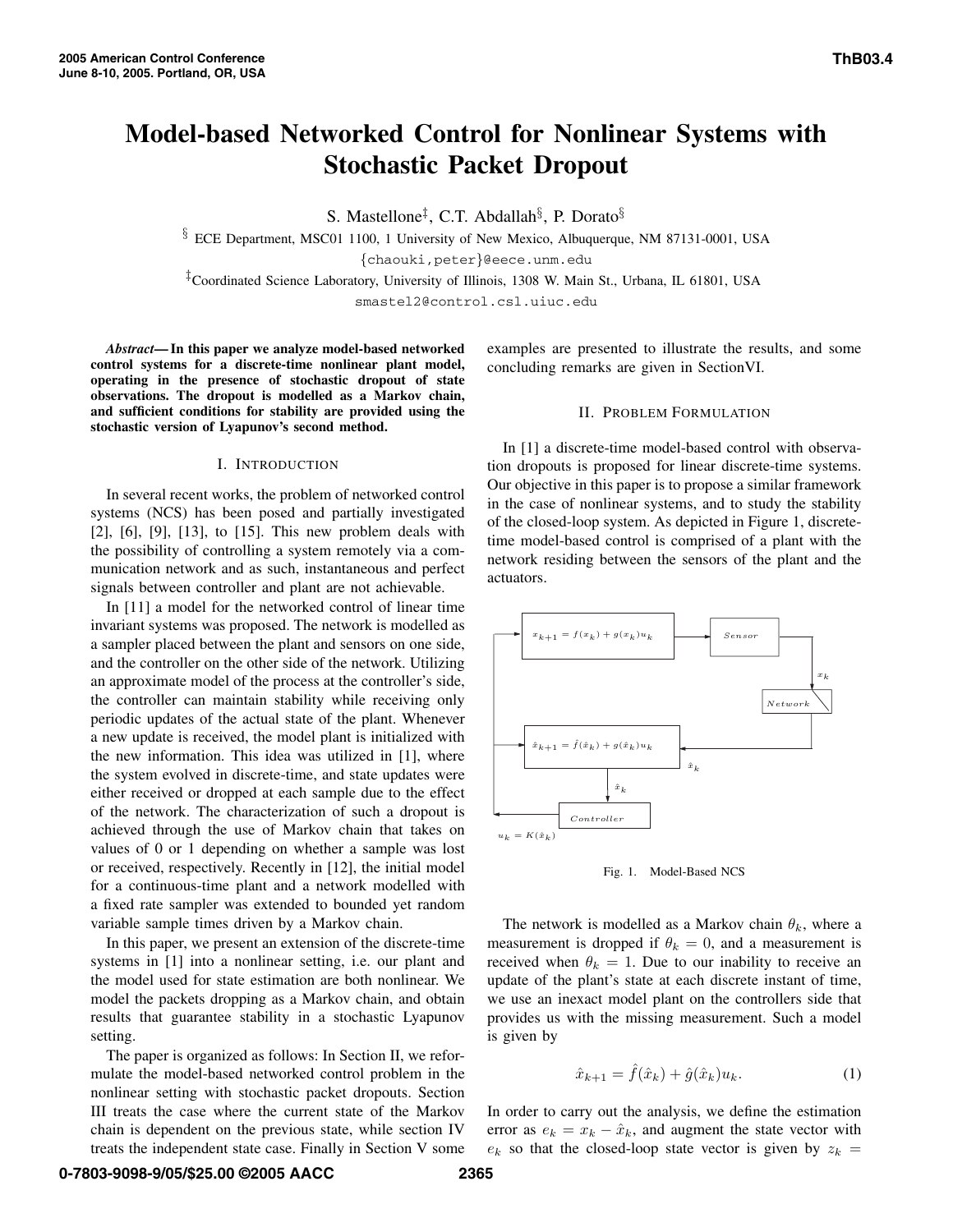$(x_k^T; e_k^T)^T$ . The closed-loop system evolves according to

$$
z_{k+1} = \begin{pmatrix} f(x_k) \\ (f(x_k) - \hat{f}(x_k)) + \dots \\ (1 - \theta_k)((\hat{f}(x_k) - \hat{f}(\hat{x}_k))) \end{pmatrix} + \begin{pmatrix} g(x_k)K(\hat{x}_k) \\ (g(x_k) - \hat{g}(x_k))K(\hat{x}_k) + \dots \\ (1 - \theta_k)(\hat{g}(x_k) - \hat{g}(\hat{x}_k))K(\hat{x}_k) \end{pmatrix} . (2)
$$

In the above model  $\theta_k \in \{0, 1\}$  is a Markov chain that indicates the reception ( $\theta_k = 1$ ) or the loss ( $\theta_k = 0$ ) of the packet containing the state measurement  $x_k$ . If a packet is received, it is used as an initial condition for the next time step in the model, otherwise the previous state of the model is used. We then classify the NCS errors as follows:

(I) Model structure errors

$$
e_{f1}(x_k) = f(x_k) - \hat{f}(x_k)
$$
 (3)

$$
e_{g1}(x_k) = g(x_k) - \hat{g}(x_k). \tag{4}
$$

These are the errors between the plant and the model evaluated at the plant's state, and are therefore dependent on the system's structure.

(II) State dependent errors

$$
e_{f2}(x_k, \hat{x}_k) = \hat{f}(x_k) - \hat{f}(\hat{x}_k) \tag{5}
$$

$$
e_{g2}(x_k, \hat{x}_k) = \hat{g}(x_k) - \hat{g}(\hat{x}_k).
$$
 (6)

These represent the errors between the model evaluated at the plant's state and at its own state, i.e. the error introduced by the difference in the states.

(III) Structure and state dependent errors

$$
e_{f3}(x_k, \hat{x}_k) = f(x_k) - f(\hat{x}_k) \tag{7}
$$

$$
e_{g3}(x_k, \hat{x}_k) = g(x_k) - \hat{g}(\hat{x}_k),
$$
 (8)

which include both model structure and state dependent errors.

With the new notation, the system (2) becomes

$$
z_{k+1} = \begin{pmatrix} f(x_k) + g(x_k)K(\hat{x}_k) \\ e_{f1}(x_k) + e_{g1}(x_k)K(\hat{x}_k) + \dots \\ (1 - \theta_k)(e_{f2}(x_k, \hat{x}_k) + e_{g2}(x_k, \hat{x}_k)K(\hat{x}_k)) \end{pmatrix}
$$

Based on the value of  $\theta_k$  we have two possible situations:

1. for  $\theta_k = 1$  the system will be

$$
z_{k+1} = \begin{pmatrix} f(x_k) + g(x_k)K(\hat{x}_k) \\ e_{f1}(x_k) + e_{g1}(x_k)K(\hat{x}_k) \end{pmatrix}
$$
 (9)

2. for 
$$
\theta_k = 0
$$

$$
z_{k+1} = \begin{pmatrix} f(x_k) + g(x_k)K(\hat{x}_k) \\ e_{f3}(x_k, \hat{x}_k) + e_{g3}(x_k, \hat{x}_k)K(\hat{x}_k) \end{pmatrix}
$$
 (10)

For the remainder of this paper we use the following compact form to represent the system above, which also highlights the fact that  $\theta_k$  represents packet dropouts,

$$
z_{k+1} = H_1(z_k) + H_2(z_k)(1 - \theta_k), \ k \ge 0 \tag{11}
$$

with

$$
H_1(z_k) = F_1(z_k) + G_1(z_k)K(\hat{x}) \tag{12}
$$

$$
H_2(z_k) = F_2(z_k) + G_2(z_k)K(\hat{x}). \tag{13}
$$

$$
F_1(z_k) = \begin{pmatrix} f(x_k) \\ e_{f1}(x_k) \end{pmatrix}
$$
 (14)

$$
F_2(z_k) = \begin{pmatrix} 0 \\ e_{f2}(x_k, \hat{x}_k) \end{pmatrix}
$$
 (15)

$$
G_1(z_k) = \begin{pmatrix} g(x_k) \\ e_{g1}(x_k) \end{pmatrix} \tag{16}
$$

$$
G_2(z_k) = \begin{pmatrix} 0 \\ e_{g2}(x_k, \hat{x}_k) \end{pmatrix}
$$
 (17)

While the control law has no access to the plant's state, we assume in the analysis of the global system full-state availability (i.e. both  $x_k$  and  $\hat{x}_k$  available). Moreover, we assume that the control law  $u_k = K(\hat{x}_k)$  stabilizes the model plant and in the case of full-state availability, it also stabilizes the plant.

Next we define a particular class of NCS for which we characterize the accuracy of the model in representing the plant's dynamics, and describe how the model discrepancy affects the NCS structure.

*Definition 1:* A model-based NCS of the form (11), belongs to a class  $C_{B-NCS}$  with the bounds  $(B_f, B_g, B_{efi}, B_{egi}; B_{h_i}), i = 1, 2$  if for all  $k \in \mathbb{N}$  and for all  $x_k \in S \subset \mathbb{R}^n$ , the system structure and error norms are bounded as follows

$$
||f(x_k)|| \le B_f
$$
\n
$$
||g(x_k)u(\hat{x}_k)|| \le B_g(\hat{x}_k)
$$
\n
$$
||e_{f1}(x_k)|| \le B_{ef1}
$$
\n
$$
||e_{f2}(x_k, \hat{x}_k)|| \le B_{ef2}(\hat{x}_k)
$$
\n
$$
||e_{g1}(x_k)u(\hat{x}_k)|| \le B_{eg1}(\hat{x}_k)
$$
\n
$$
||e_{g2}(x_k, \hat{x}_k)u(\hat{x}_k)|| \le B_{eg2}(\hat{x}_k)
$$

where  $B_f$ ,  $B_{ef1}$  are constant bounds and  $B_g(\hat{x}_k)$ ,  $B_{e f 2}(\hat{x}_k)$ ,  $B_{e g 1}(\hat{x}_k)$ ,  $B_{e g 2}(\hat{x}_k)$  are bounds that depend on the model state. Such NCS are called bounded model-based NCS (B-MB-NCS).

The above definition describes the class of NCS, for which it is possible to define bounds on the plant and the NCS errors, and where such bounds depend only on the model's state. Introducing such class of system overcomes the problem of unknown plant in the stability analysis of NCS, we can now reformulate the stability analysis problem, in term of accuracy of the model and amount of information lost. We want to recall the reader attention on the fact that definition (1), is not itself very restrictive, in fact is more or less restrictive depending on the choice of the bounds associated with it and on the domain S. Next we state a lemma that describes properties of class  $C_{B-NCS}$ . In particular the lemma describes how bounds on the norm of the B-MB-NCS errors imply bounds on the norm of the NCS dynamics.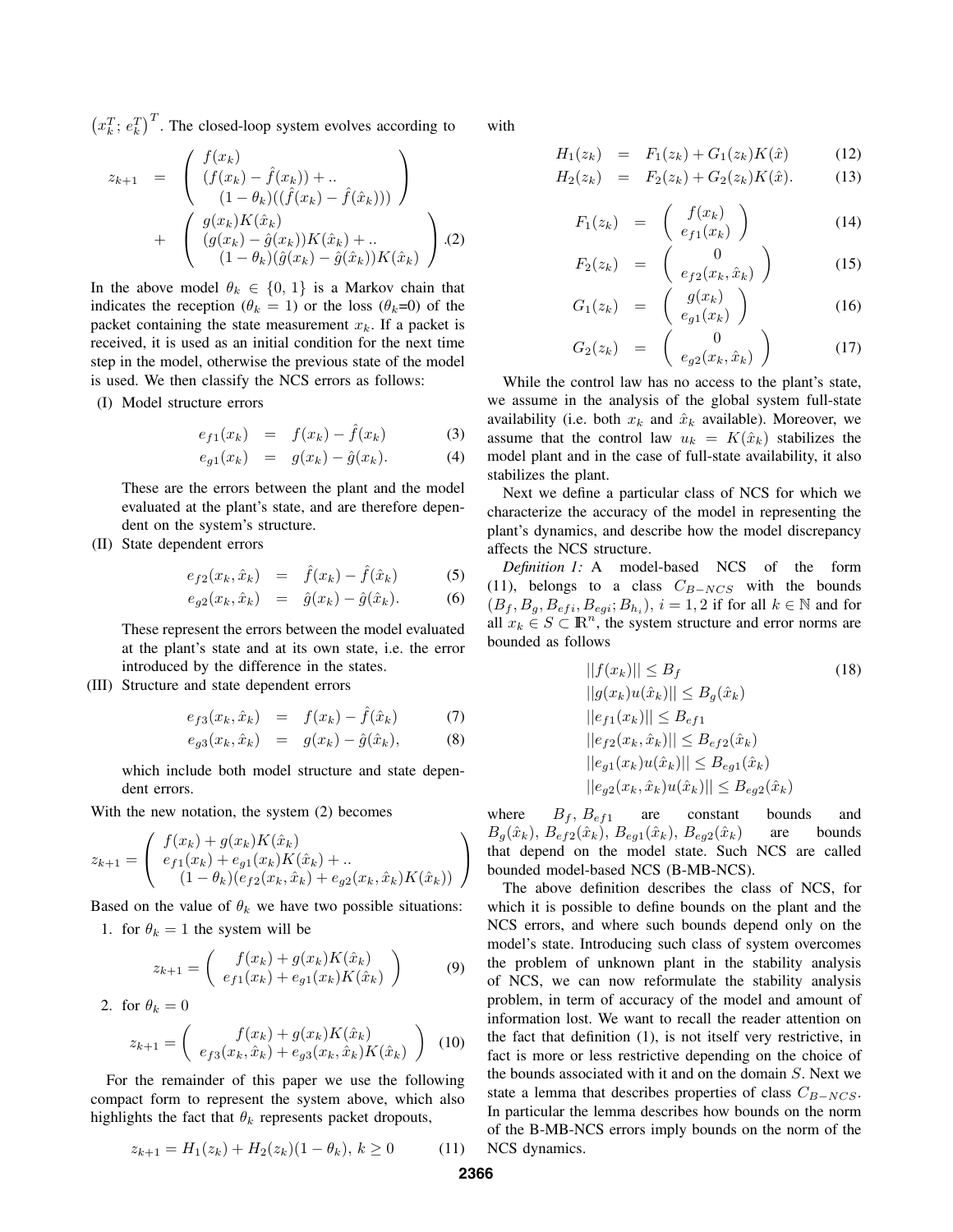*Lemma 1:* Consider the NCS (11) and assume the system belongs to class  $C_{B-NCS}$ . Then the following bounds hold on the norm of the NCS dynamics for

 $i, j = \{1, 2\}, j \neq i, k \in \mathbb{N}$  and for all  $x_k \in S \subset \mathbb{R}^n$ ,

$$
H_i^T H_j \leq B_{H_{i,j}}(\hat{x}_k)
$$
  
\n
$$
H_i^T H_i \leq B_{H_i}(\hat{x}_k)
$$
\n(19)

where the bounds on the vector functions are related to the bounds on the errors as follows:

$$
B_{H_1}(\hat{x}_k) = (B_f + B_g(\hat{x}_k)) + (B_{ef1} + B_{eg1}(\hat{x}_k))
$$
  
\n
$$
+ 2(B_f B_g(\hat{x}_k)) + 2(B_{ef1} B_{eg1}(\hat{x}_k))
$$
  
\n
$$
B_{H_{1,2}}(\hat{x}_k) = (B_{ef1} B_{ef2}(\hat{x}_k) + B_{eg1}(\hat{x}_k) B_{eg2}^T(\hat{x}_k))
$$
  
\n
$$
+ B_f B_g(\hat{x}_k) + (B_{ef1} B_{eg2}(\hat{x}_k))
$$
  
\n
$$
+ B_{eg1}(\hat{x}_k) B_{ef2}^T(\hat{x}_k))
$$

 $B_{H_2}(\hat{x}_k) = (B_{ef2} + B_{eg2}(\hat{x}_k)) + 2((B_{ef2}B_{eg2}(\hat{x}_k)))$ The proof of the above lemma can be found in [10].

*Lemma 2:* Consider the NCS (11), belonging to class  $C_{B-NCS}(B_f, B_q, B_{efi}, B_{egi}; B_{h_i}), i = 1,2$  then for all  $x_k \in S \subset \mathbb{R}^n, \forall k \in \mathbb{N}$ 

$$
||x_k|| \leq B_x(\hat{x})
$$
  
\n
$$
||e_k|| \leq B_e(\hat{x})
$$
  
\n
$$
||z_k|| \leq B_z(\hat{x})
$$
  
\n(20)

where

$$
B_x(\hat{x}) = B_f + B_g(\hat{x}_k)
$$
(21)  
\n
$$
B_e(\hat{x}) = B_{ef1} + B_{eg1}(\hat{x}_k) + B_{ef2}(\hat{x}_k) + B_{eg2}(\hat{x}_k)
$$
  
\n
$$
B_z(\hat{x}) = B_x(\hat{x}) + B_e(\hat{x})
$$
  
\n*Proof:* The first two inequalities just follow from (2),

(18). The second part trivially follows from

$$
||z_k|| = (||x_k|| + ||e_k||) \le
$$
  
\n
$$
(B_x(\hat{x}) + B_e(\hat{x})) = B_z(\hat{x})
$$
\n(22)

# III. STOCHASTIC DEPENDENT MODEL FOR PACKET DROP

Consider the discrete-time jump nonlinear system or Markovian Jumping System [3]

$$
z_{k+1} = H(z_k, \theta_k), k \ge 0 \tag{23}
$$

where  $\{\theta_k\}$  is a finite-state time-homogeneous Markov chain with state space  $S$  of dimension  $N$ , transition probability matrix  $P = (p_{i,j})_{N \times N}$  and initial distribution  $p =$  $(p_1, \ldots, p_N)$ . If the Markov chain is ergodic then it will have a unique invariant probability distribution.

*Definition 2:* [4] Consider the probability space  $(\Omega, F, P)$ , in which  $\Omega$  is the sample space, F is a  $\sigma$ algebra, and P is a probability measure. Let  $\Xi$  be the collection of all probability distributions on S. Then the Markovian Jumping system (23) with Markovian process  $\{\theta_k\}$  described above is said to be *(asymptotically* 

*mean square stable* (or second moment stable) if for any  $z_0 \in \mathbb{R}^n$  and  $\theta_0 \in \Omega$ 

$$
\lim_{k \to \infty} \mathbb{E}[||z_k(z_0, \theta_0)||^2] = 0 \tag{24}
$$

Now we proceed to analyze the stability of the system based on the described model (11), in which the variable  $\theta_k$  is a Markov chain that models packet dropping. We consider two possible scenarios for the packet dropouts: in the first scenario, packet dropout is at each step dependent on the previous step according to the following conditional probabilities

$$
p_{ij} = P\{\theta_k = i \mid \theta_{k-1} = j\}, \forall k \ge 0, i, j = 0, 1 \quad (25)
$$

In the second scenario, independent increments are used, i.e.  $p_{10} = p_{11} = p$ ,  $p_{00} = p_{01} = (1 - p)$ , where p is the probability of getting a packet. In the following sections we will separately deal with the two described scenarios.

### *A. Mean Square Stability of Nonlinear NCS*

We are now ready to study mean-square stability of the networked discrete-time nonlinear jump system

$$
z_{k+1} = H_1(z_k) + H_2(z_k)(1 - \theta_k), k \ge 0 \tag{26}
$$

We will use the stochastic version of Lyapunov's second method to study stochastic stability [5], [7].

*Theorem 1:* Assume  $\theta_k \in \Omega = \{0, 1\}$  is a two-state time homogenous Markov chain with probability transition matrix  $P = (p_{i,j})$ , then the discrete-time nonlinear jump system (26) is mean-square stochastically stable if there exists positive definite matrices  $Q(0), Q(1)$  such that, for  $i = 0, 1,$ 

$$
z^{T}Q(i)z \geq \sum_{j=0}^{1} p_{i,j} [H_{12}(z,i)]^{T} Q(j) [H_{12}(z,i)]
$$
  

$$
H_{12}(z,i) = H_{1}(z) + H_{2}(z)(1-i)
$$

*Proof:* To prove the above result we use as Lyapunov function candidate the quadratic form  $V(z_k, \theta_k)$  =  $z_k^T Q(\theta_k) z_k$ . Then, the discrete increment of the function will be will be

$$
\Delta V(z_k, \theta_k) = V(z_{k+1}, \theta_{k+1}) - V(z_k, \theta_k)
$$
 (27)

Using the stochastic version of Lyapunov's second method, the condition for the system (11) to be mean-square stochastic stable is that

$$
\mathbb{E}[\Delta V(z_k, \theta_k)|z_k = z, \theta_k = i] < 0 \tag{28}
$$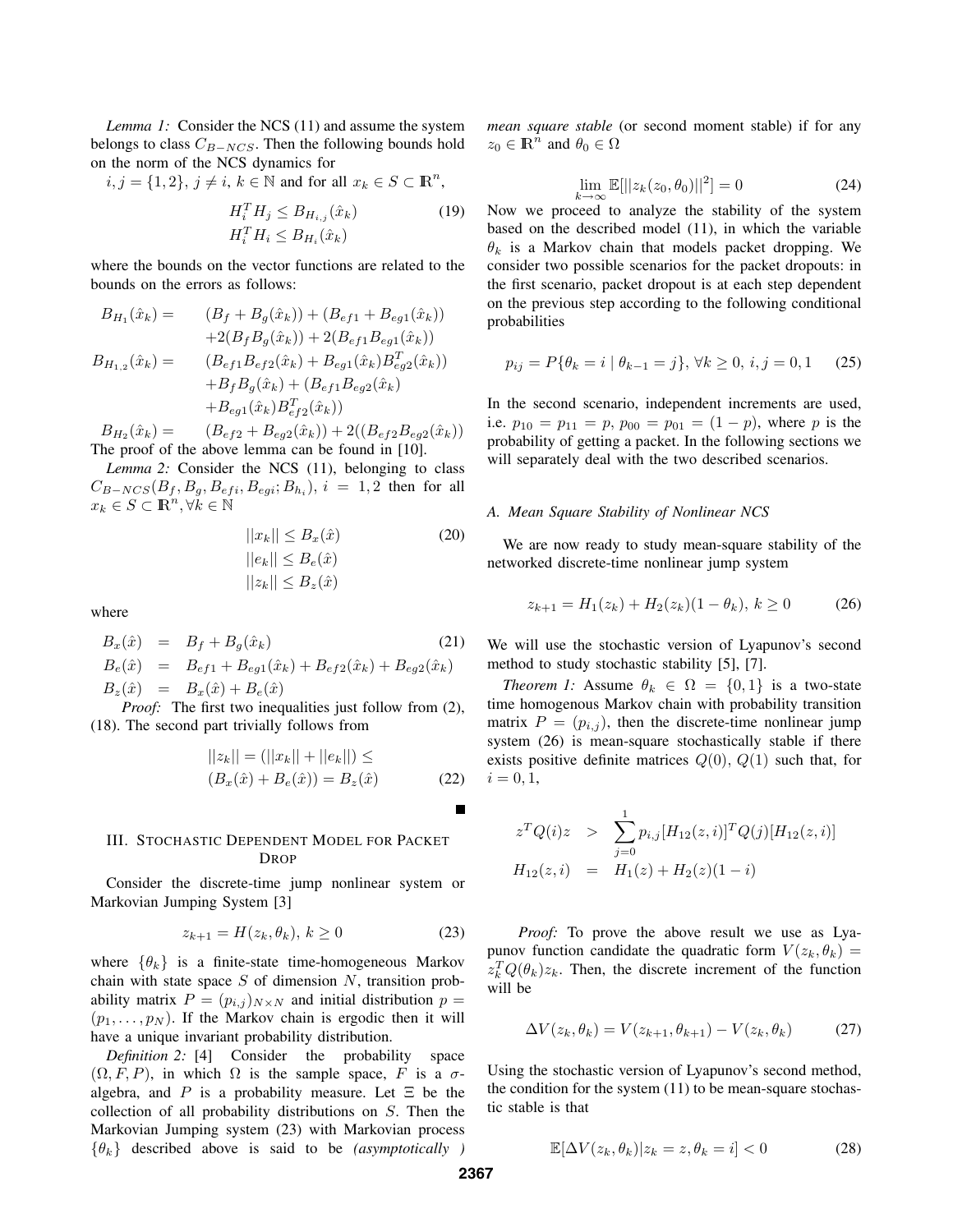or that

$$
\mathbb{E}[\Delta V(z_k, \theta_k); z_k = z, \theta_k = i]
$$
\n
$$
= \mathbb{E}[V(z_{k+1}, \theta_{k+1}) - V(z_k, \theta_k); z_k = z, \theta_k = i]
$$
\n
$$
= \mathbb{E}[z_{k+1}^T Q(\theta_{k+1}) z_{k+1} | z_k = z, \theta_k = i] - z^T Q(i)z
$$
\n
$$
= \mathbb{E}[(H_{12}(z_k, \theta_k))^T Q(\theta_{k+1}) (H_{12}(z_k, \theta_k));
$$
\n
$$
z_k = z, \theta_k = i] - z^T Q(i)z
$$
\n
$$
= \mathbb{E}[(H_{12}(z, \theta_k))^T Q(\theta_{k+1}) (H_{12}(z, \theta_k)); \theta_k = i]
$$
\n
$$
- z^T Q(i)z
$$
\n
$$
= \sum_{j=0}^1 p_{ij} [(H_{12})^T Q(j) (H_{12}(z, i))]
$$
\n
$$
- z^T Q(i)z < 0
$$
\n(29)

which implies that

$$
\sum_{j=0}^{1} p_{ij} [(H_{12}(z,i))^T Q(j) (H_{12}(z,i))] < z^T Q(i) z,
$$
  
\n
$$
i = 0, 1
$$
\n(30)

Next we provide some sufficient conditions in order to guarantee stability in probability for system (26).

# IV. STOCHASTIC INDEPENDENT MODEL FOR PACKET DROP

Next we consider the case in which the dropping of packets is independent from instant to instant so that the Markov chain  $\theta_k$  is actually a binary independent random process. In this case we have  $p_{10} = p_{11} = p$ ,  $p_{00} = p_{01} =$  $(1-p).$ 

*Theorem 2:* Consider the system described in  $(11)$ 

$$
z_{k+1} = H_1(z_k) + H_2(z_k)\varphi_k, \, k \ge 0 \tag{31}
$$

Where  $H_1$ ,  $H_2$  are defined as before. Assume  $\varphi_k$  =  $(1 - \theta_k)$  is an invariant random sequence of independent elements, with mean  $\mu_{\varphi} = (1 - p) = q$ . Also assume that such NCS belongs to class  $C_{B-NCS}$  with the bounds  $(B_f, B_g, B_{efi}, B_{egi}; B_{h_i}), i = 1, 2$ . Then the discrete-time nonlinear system (26) is second moment stochastically stable if we have

$$
B_{h1} + B_{h2}q + (B_{h12} + B_{h21})q \le B_z(\hat{x})
$$
 (32)

*Proof:* To prove the above result we use once again the stochastic version of Lyapunov's second method [7] with a Lyapunov function candidate the quadratic form  $V(z_k, \theta_k) = z_k^T z_k$ . Then the discrete increment of the function will be function will be

$$
\Delta V(z_k, \theta_k) = V(z_{k+1}, \theta_{k+1}) - V(z_k, \theta_k)
$$

The system (11) is mean-square stochastic stable if

$$
\mathbb{E}[\Delta V(z_k, \theta_k)] \leq 0, \forall k = 0, 1, 2, \dots
$$

evaluating  $V(z_k)$  we obtain

$$
\mathbb{E}[\Delta V(z_k, \theta_k)] = \mathbb{E}[V(z_{k+1}, \theta_{k+1}) - V(z_k, \theta_k)]
$$
\n
$$
= \mathbb{E}[z_{k+1}^T z_{k+1}] - z_k^T z_k
$$
\n
$$
= \mathbb{E}[(H(z_k, \theta_k))^T (H(z_k, \theta_k))] - z_k^T z_k
$$
\n
$$
= \mathbb{E}[(H_1(z_k))^T (H_1(z_k)) + (H_2(z_k))^T (H_2(z_k))\varphi_k^2 + H_1(z_k)^T H_2(z_k) + H_2(z_k)^T (H_1(z_k)\varphi_k] - z_k^T z_k]
$$

evaluating the expectation and using the bounds on the we obtain the following

$$
\mathbb{E}[\Delta V(z_k, \theta_k)] \le B_{h1} + B_{h2}q + (B_{h12} + B_{h21})q - B_z(\hat{x}) \quad (33)
$$

which, along with the assumptions  $(32)$  gives

$$
\mathbb{E}[\Delta V(z_k, \theta_k)] \le 0, \forall z_k \in \mathbb{R}
$$
 (34)

and therefore the mean-square stability of the system follows.

#### V. NUMERICAL EXAMPLES

In this section we present three examples to illustrate the main results of this paper. The stabilizability of the system through the network using a model-based approach is mainly dependent on two factors: the number of packets received to reconstruct the state, and the precision with which the model approximates the original plant. Each of the examples studies a particular model, and for each model, different packets-dropping probability are considered. In the first example we use an exact model of the original plant, and study how the system reacts to different packetsdropping probabilities. In the second example the original model is perturbed in amplitude, and again the stability of the system is investigated for different values of the probability of dropping a packet. Finally, the last example analyzes the case of a polynomial model that approximates the original system locally around the origin. We will show how in this last case the performance of the system degenerates due to the approximation error between the model and the original plant.

#### *A. Example 1: Exact Model*

The first example is based on a model that exactly reproduces the plant. Our goal is to show how the dropped packets affect the controller performance. Consider the plant

$$
x_{k+1} = \sin(x_k) + e^{(-x_k)} u_k \tag{35}
$$

and the model

$$
\hat{x}_{k+1} = \sin(\hat{x}_k) + e^{(-\hat{x}_k)} u_k \tag{36}
$$

We study the stability of the system for different values of the packet-dropping probability. With the previous assumption and considering that  $K(\hat{x}) = -.53\hat{x}_k$  stabilizes the system in case of full information, we apply theorem 2 to obtain that in case of exact model the errors between the model and the plant are zeros and the error on the state is zero as well. In this case it is irrelevant whether there is or not packet dropping as we can see in Figure 2.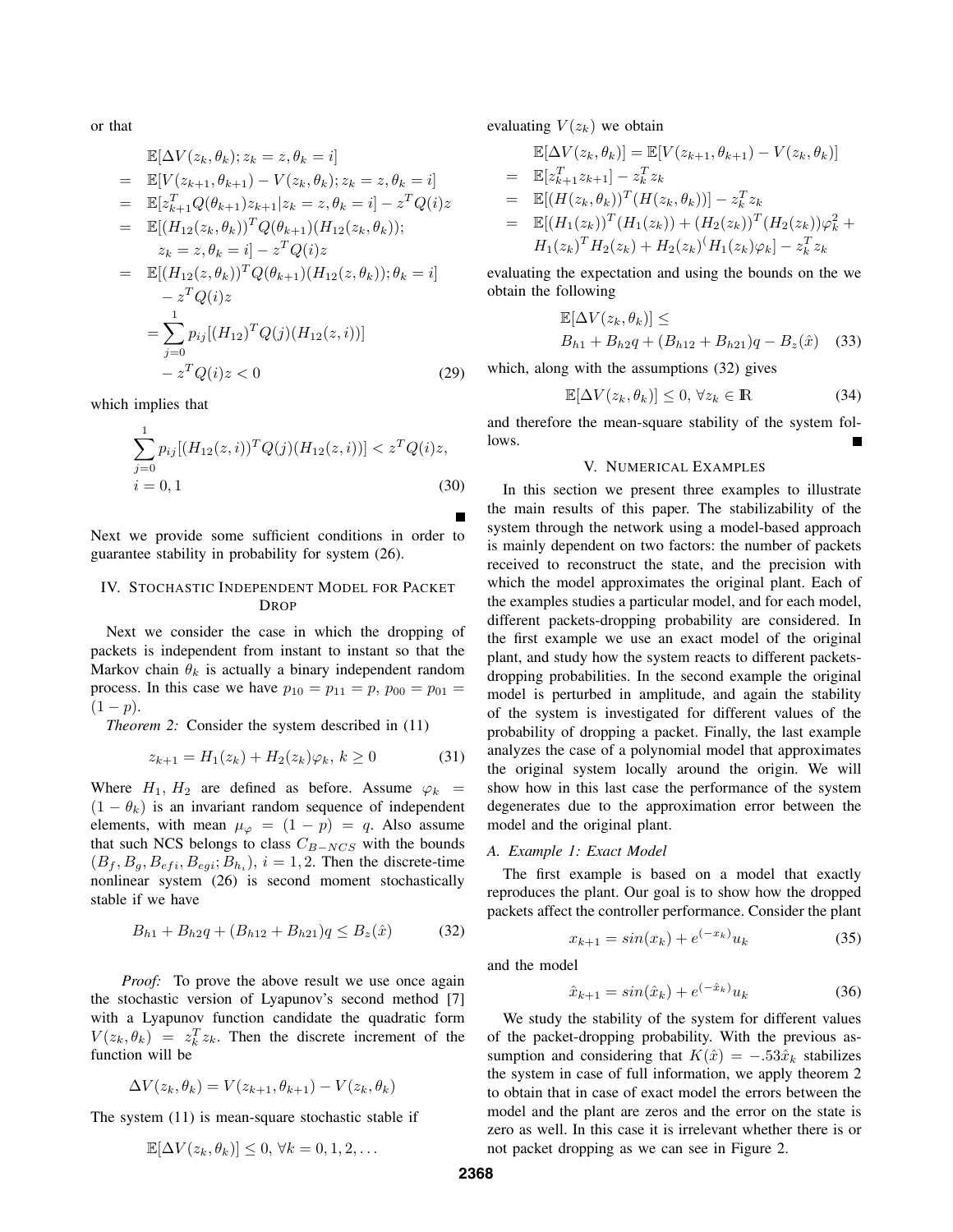

Fig. 2. System response for different values of p with exact model.

#### *B. Example 2: Model with Parameter Variation*

The next step is to investigate how imperfections in the model affect the stability of the system. At first we will consider a change only in the amplitude of the model. Consider the plant

$$
x_{k+1} = \sin(x_k) + e^{(-x_k)} u_k \tag{37}
$$

and the model

$$
\hat{x}_{k+1} = 0.7\sin(\hat{x}_k) + 0.3e^{(-\hat{x}_k)}u_k
$$
\n(38)

We then proceed to study the inequality  $\mathbb{E}[\Delta V(z_k, \theta_k)] \leq 0$ for different values of  $q$ . In Figure 3 the plots resulting from the system simulation show how the system stability degenerate as the information became limited (50% of packets dropped).

As we can see from the plots in Figure 3 the resulting closed-loop system with the chosen controller,is robust with respect to variations in the model, up to 20% of information loss.

## *C. Example 3: Polynomial Approximation Model*

We explore next how the controller performs in the case of a polynomial approximation of the original system. Since the approximation is not global, it is not reasonable to expect global stability results. Consider the plant

$$
x_{k+1} = \sin(x_k) + e^{(-x_k)} u_k \tag{39}
$$

and the model

$$
\hat{x}_{k+1} = \hat{x}_k + u_k \tag{40}
$$

As can be inferred from the plots in Figure 4, the system can be stabilized through the network with no packet dropouts by using a polynomial model. In the presence of 10% and 20% packet dropouts the stability of the system starts to degenerate and with 50% of packet dropouts



Fig. 3. System response for different value of  $p$  with non-polynomial model.



Fig. 4. System response for different value of  $p$  with polynomial model.

stability is lost before one second elapses. This result is expected since the polynomial model only approximates the real system in a neighborhood of the origin.

## VI. CONCLUSION

We presented stochastic stability analysis results for discrete-time nonlinear model based NCS. The main result focuses on mean-square stability of the networked control system. In one case, we considered the packet dropouts modelled as a Markov chain and sufficient conditions for mean-square stability of the NCS were obtained by using a discrete stochastic version of Lyapunov second method. Then the case of independent packet dropout was considered and its stability analysis was carried out. Several examples were provided to illustrate our results. In future work we aim to extend the proposed results to the design of